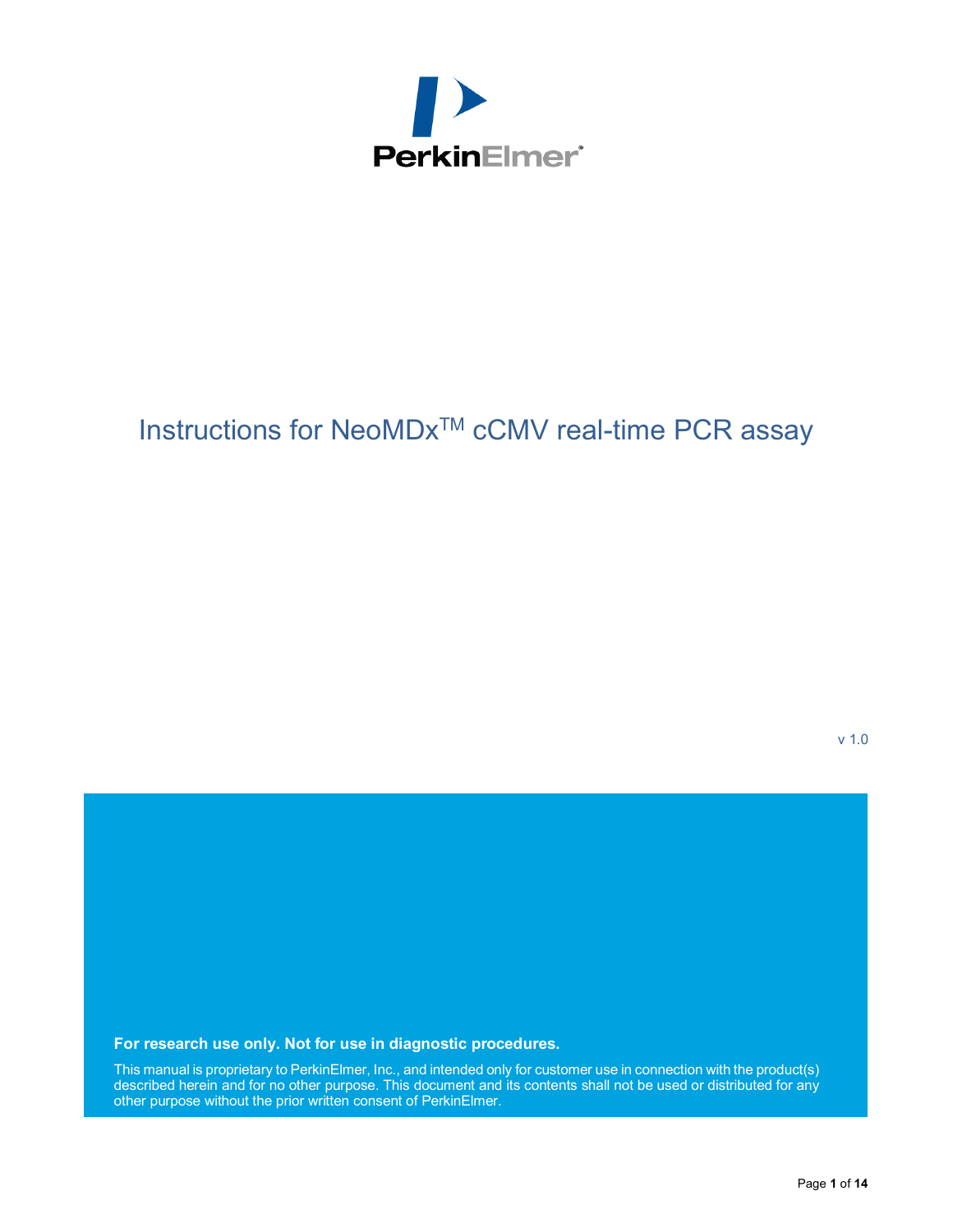# <span id="page-1-0"></span>**Key to symbols used**

| $r - 150$<br>$25^\circ$                                        | Store at -25℃ to -15℃            |
|----------------------------------------------------------------|----------------------------------|
| $\mathbf{i}$                                                   | Consult instructions for use     |
| <u>11</u>                                                      | This way up                      |
|                                                                | Recyclable                       |
| $\overline{\bigtriangledown}_{\scriptscriptstyle{\mathsf{n}}}$ | Contains sufficient for (n) test |
| <b>REF</b>                                                     | Catalog number                   |
| <b>LOT</b>                                                     | Lot number                       |
| لممه                                                           | Manufacturer                     |
| ∑                                                              | Use by date                      |
|                                                                | Fragile                          |
|                                                                | Date of manufacture              |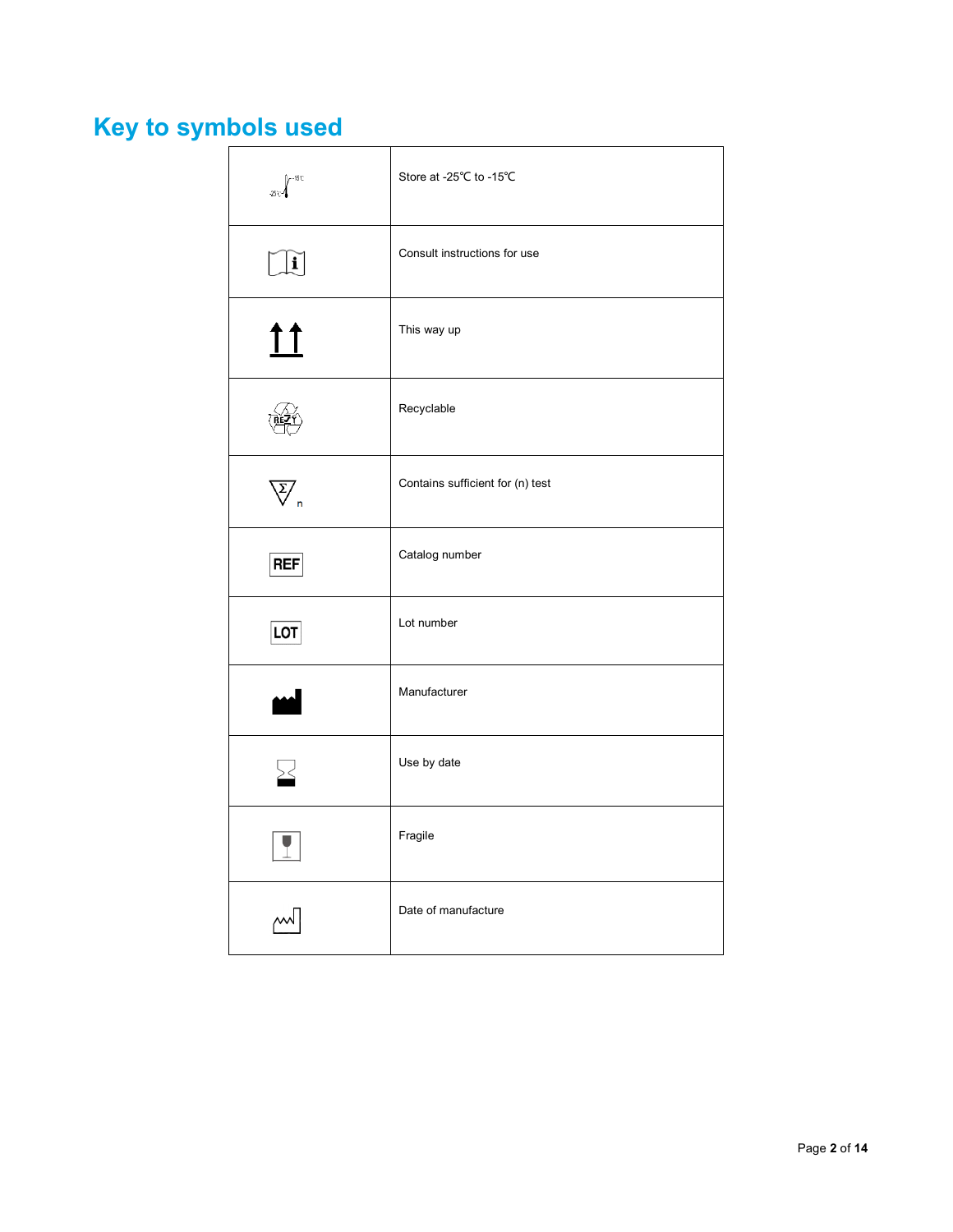| Laboratory Precautions for Contamination Prevention 6       |  |
|-------------------------------------------------------------|--|
|                                                             |  |
|                                                             |  |
|                                                             |  |
|                                                             |  |
| Baseline and threshold setting for qTower3 and qTower3 84 9 |  |
|                                                             |  |
|                                                             |  |
|                                                             |  |
|                                                             |  |
|                                                             |  |
|                                                             |  |
|                                                             |  |
|                                                             |  |

### **Table of Contents**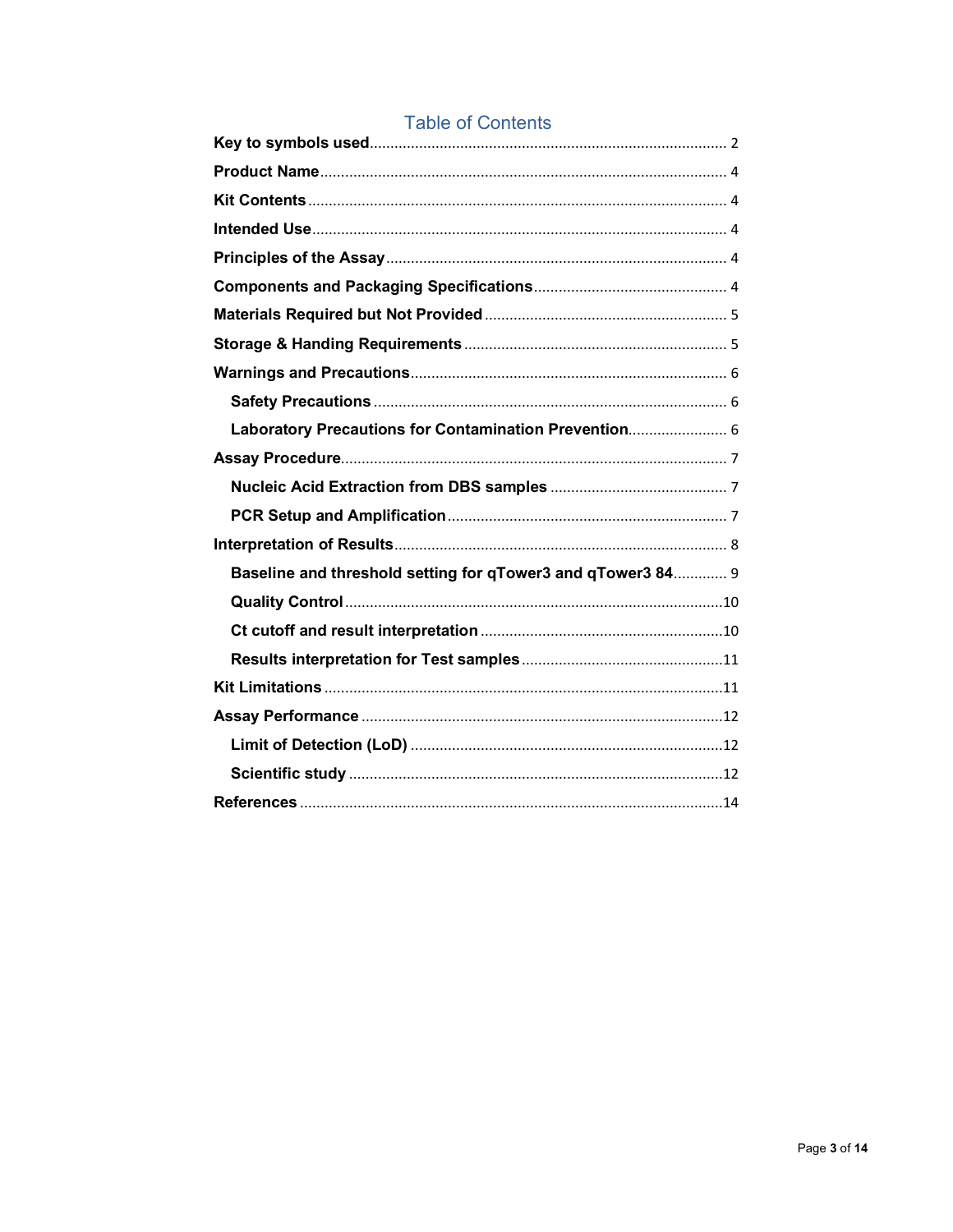# <span id="page-3-0"></span>**Product Name**

NeoMDx<sup>™</sup> cCMV real-time PCR assay

### <span id="page-3-1"></span>**Kit Contents**

**NeoMDx cCMV real-time PCR assay (CMV-96)**

- **1. NeoMDx Elution Solution:** CMV-ELU-96 (96 tests per kit)
- **2. NeoMDx cCMV PCR Reagent Kit:** CMV-RGT-96 (96 tests per kit)
- **3. NeoMDx cCMV Kit Control DBS:** CMV-CTL (supports both 96 and 384 kit sizes)

#### **NeoMDx cCMV real-time PCR assay (CMV-384)**

- **1. NeoMDx Elution Solution:** CMV-ELU-384 (384 tests per kit)
- **2. NeoMDx cCMV PCR Reagent Kit:** CMV-RGT-384 (384 tests per kit)
- **3. NeoMDx cCMV Kit Control DBS:** CMV-CTL (supports both 96 and 384 kit sizes)

### <span id="page-3-2"></span>**Intended Use**

The NeoMDx cCMV real-time PCR assay is a multiplexed, real-time PCR test intended for qualitative detection of congenital cytomegalovirus (cCMV) and RPP30 (Ribonuclease P/MRP Subunit P30, RNase P) gene in DNA from blood specimens dried on a filter paper.

# <span id="page-3-3"></span>**Principles of the Assay**

The NeoMDx CMV real-time PCR assay is a multiplex real-time PCR-based assay. It uses target sequence-specific primers and TaqMan™ probes to amplify and detect DNA: cCMV and RPP30 in the DNA extracted from dried blood spot (DBS) using DBS Extraction kit in a single PCR reaction.

The oligonucleotide primers and probes for detection of cCMV are selected from the UL122 gene region (regulatory protein IE2). The probe for detection of cCMV is labeled with FAM. The probe for detection of RPP30 is labeled with Cy5.

The assay also uses a dUTP/UNG carryover prevention system to avoid contamination of PCR products and subsequent false positive results.

# <span id="page-3-4"></span>**Components and Packaging Specifications**

The NeoMDx cCMV real-time PCR assay is composed of 3 components: NeoMDx Elution Solution, NeoMDx cCMV PCR Reagent Kit, and NeoMDx cCMV Kit Control DBS. The assay supports both a low and high-throughput scale with both a 96 and 384-reaction (rxn) kit sizes.

| <b>Component</b><br><b>Name</b> | <b>Storage Conditions</b> | <b>Main Ingredients</b> | <b>Catalog Number</b> | <b>Specifications &amp;</b><br>Loading |            |
|---------------------------------|---------------------------|-------------------------|-----------------------|----------------------------------------|------------|
| NeoMDx Elution                  | Room temperature          | <b>Buffers for DNA</b>  | CMV-ELU-96            | 25 mL                                  | × 1 Bottle |
| Solution                        |                           | extraction              | CMV-ELU-384           | 230 mL                                 | × 1 Bottle |

**TABLE 1: NEOMDX ELUTION SOLUTION**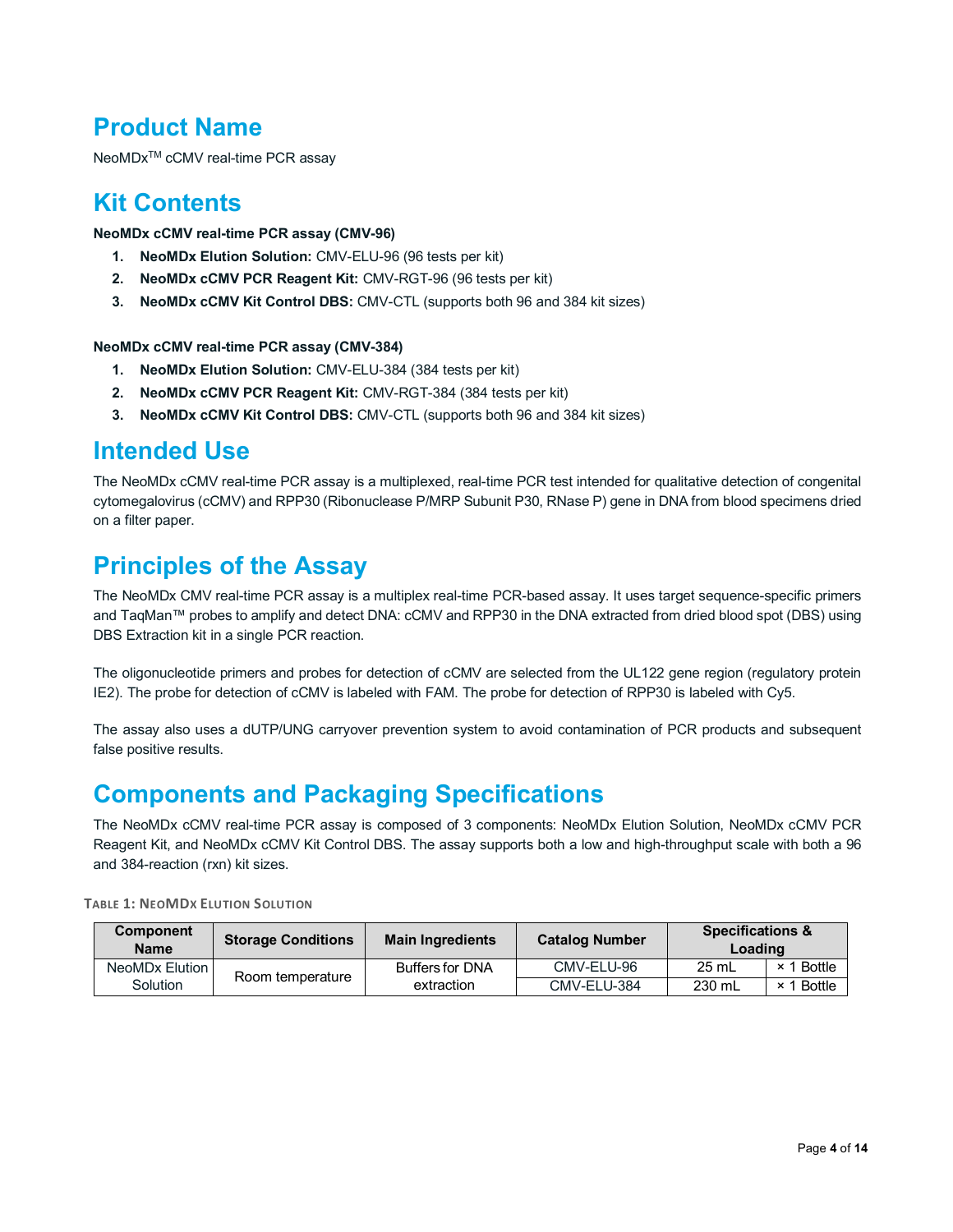#### **TABLE 2: NEOMDX CCMV PCR REAGENT KIT**

| <b>Kit Name</b>              | <b>Storage</b><br><b>Conditions</b> | Kit<br>Catalog<br><b>Number</b> | <b>Component Name</b> | <b>Main Ingredients</b>             | <b>Specifications &amp;</b><br>Loading |                 |
|------------------------------|-------------------------------------|---------------------------------|-----------------------|-------------------------------------|----------------------------------------|-----------------|
| <b>NeoMDx</b>                |                                     | CMV-                            | cCMV PCR reagent 1    | TE buffer, primers,<br>probes, etc. | 280 µL                                 | $\times$ 1 tube |
| <b>cCMV</b><br><b>PCR</b>    | $-25$ to $-15^{\circ}$ C            | RGT-96                          | cCMV PCR reagent 2    | dNTPs, DNA<br>polymerase, UDG, etc. | 280 µL                                 | $\times$ 1 tube |
| <b>Reagent</b><br><b>Kit</b> |                                     | CMV-                            | cCMV PCR reagent 1    | TE buffer, primers,<br>probes, etc. | 1400 µL                                | $\times$ 1 tube |
|                              |                                     | <b>RGT-384</b>                  | cCMV PCR reagent 2    | dNTPs, DNA<br>polymerase, UDG, etc. | 1400 µL                                | $\times$ 1 tube |

**TABLE 3: NEOMDX CCMV KIT CONTROL DBS**

| Kit<br><b>Name</b>           | Catalog<br><b>Number</b> | <b>Storage</b><br><b>Conditions</b> | <b>Component</b><br><b>Name</b>              | <b>Main Ingredients</b>                                 | <b>Specifications &amp;</b><br>Loading    |
|------------------------------|--------------------------|-------------------------------------|----------------------------------------------|---------------------------------------------------------|-------------------------------------------|
| <b>NeoMDx</b><br><b>cCMV</b> | CMV-                     | $-25$ to                            | C1 (CMV<br>negative<br>control)              | RPP30 plasmid, leukocyte-depleted<br>blood              | 1 filter paper<br>cassettes               |
| Kit<br><b>Control</b>        | CTL                      | $-15^{\circ}$ C                     | C <sub>2</sub> (CMV low<br>positive control) | CMV plasmid, RPP30 plasmid,<br>leukocyte-depleted blood | containing 2 sets of<br>dried blood spots |
| <b>DBS</b>                   |                          |                                     | C3 (CMV high<br>positive control)            | CMV plasmid, RPP30 plasmid,<br>leukocyte-depleted blood |                                           |

# <span id="page-4-0"></span>**Materials Required but Not Provided**

- 1. Shaker: INHECO® ThermoshakeTM 7100146-A and Multi TEC Control 8900030 or equivalent
- 2. Real-time qPCR Instruments with FAM™, Cy5 channels (e.g., Applied Biosystems™ 7500 Real-Time PCR System, Applied Biosystems<sup>™</sup> 7500 Fast Dx Real-Time PCR System, Applied Biosystems™ QuantStudio™ Dx Real-Time Instrument, BioRad® CFX384TM, BioRad® CFX96TM Touch Real-Time PCR Detection System, LightCycler® 480 system, Analytik Jena GmBh qTower, and PerkinElmer® Eonis Q (2044-0020 for 96, and 2045-0020 for 384). The plates and seals will be defined by the corresponding real-time PCR instrument.
- 3. DBS Puncher (WALLAC DBS Puncher 1296-071, or Panthera-Puncher™ 9, 2081-0100) or equivalent
- 4. Additional tools and consumables
	- a. Consumables for DBS extraction.
		- Skirted PCR 96-well plate for extraction (Eppendorf® 30129512 or PerkinElmer® 4157-0010) or equivalent
		- Foil plate seal (BioRad® MSD1001 or PerkinElmer® 4156-0010) or equivalent
	- b. Tools and consumables
		- Centrifuge (Eppendorf® Epp 5810/ 5810 R) or equivalent
		- Vortex Mixer (VWR® 97043-562) or equivalent
	- c. Micropipettors (range between 1 to 20 μL, 20 to 200 μL and 100 to 1000 μL)
	- d. Non-aerosol filtered pipette tips

# <span id="page-4-1"></span>**Storage & Handing Requirements**

- 1. Store NeoMDx cCMV PCR Reagent Kit at -25 to -15°C for long-term storage.
- 2. Completely thaw reagents before use.
- 3. NeoMDx cCMV PCR Reagent 1 and 2 are light-sensitive, minimize light exposure.
- 4. Avoid freeze/thaw cycles. After thawed, store NeoMDx cCMV PCR Reagent 1 and 2 at 2-8 °C, stable up to 2 weeks.
- 5. NeoMDx cCMV PCR Reagent Kit is stable at -25 to -15°C for 2 years based on Accelerated Stability Data. Follow expiry date.
- 6. Once NeoMDx cCMV PCR Reagent 1 and NeoMDx cCMV PCR Reagent 2 are mixed together, the PCR shall be started within 2 hours.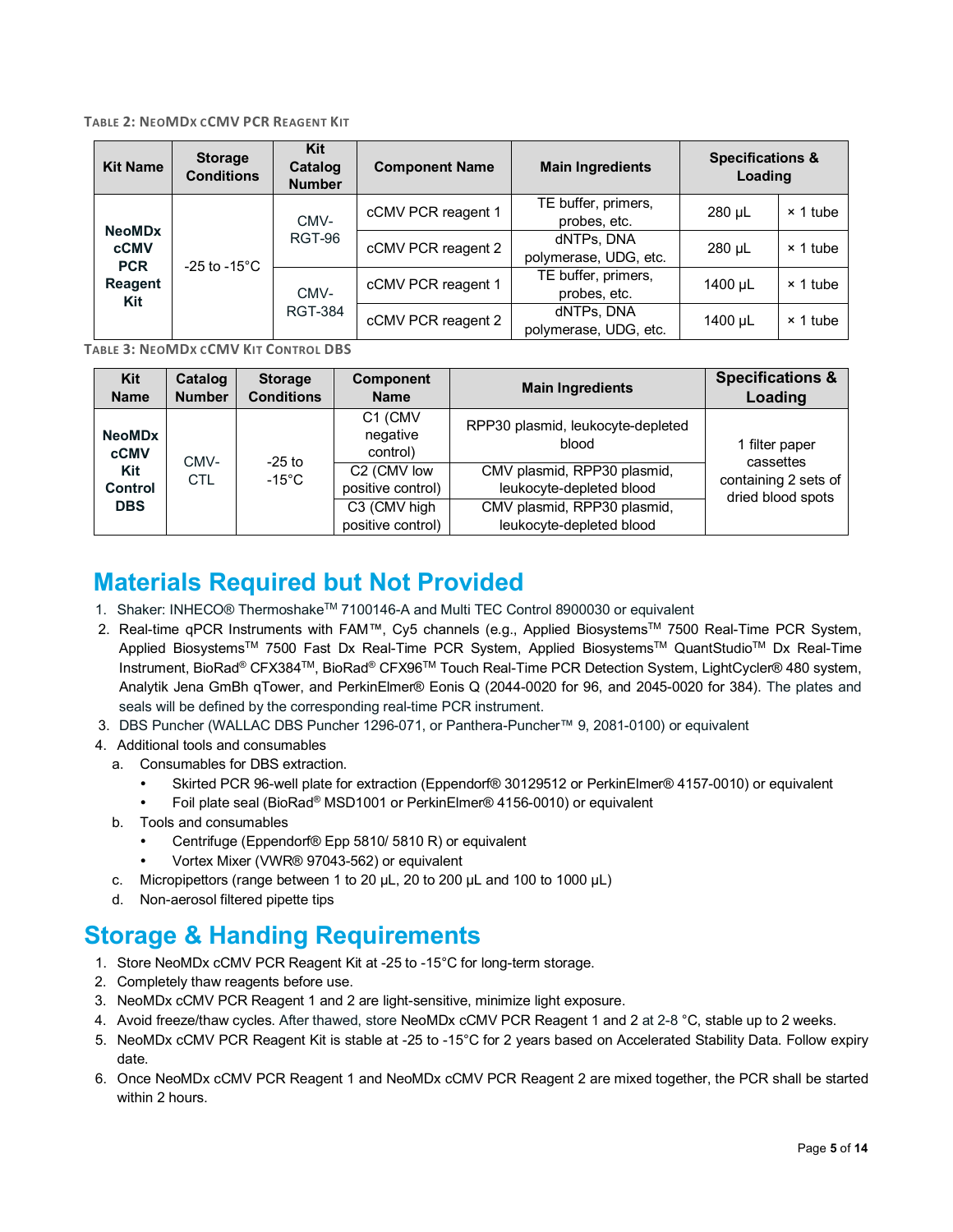# <span id="page-5-0"></span>**Warnings and Precautions**

- 1. Keep the kit upright during storage and transportation.
- 2. Before using the kit, check tubes for leakage or damage. Each component in the kit should be thawed at room temperature, thoroughly mixed, and centrifuged before use.
- 3. Cross-contamination may occur with inappropriate handling of reference materials and specimens, which will cause inaccurate results. It is recommended to use sterile disposable filter-tips to aspirate reagents and specimens.
- 4. All specimens to be tested and the reference materials of the kits should be considered as infectious substances and processed strictly in accordance with laboratory biosafety requirements. Sterile centrifuge tubes and filter-tips should be used. After the operation, the work area surface and the instrument surface should be disinfected with a freshly prepared 10% sodium hypochlorite solution, and then cleaned with 70% ethanol or pure water. Finally, turn on UV light to disinfect working surfaces for 30 minutes.
- 5. PCR instruments used for this assay should be calibrated regularly according to instrument's instructions to eliminate crosstalk between channels.
- 6. This kit uses PCR-based technology and experiments should be conducted in three separate areas: reagent preparation area, specimen preparation area, amplification area. Protective equipment accessories (goggles, work clothes, hats, shoes, gloves, etc.) should be worn during operation and protective equipment accessories should be changed when entering and leaving different work areas. Protective equipment accessories in each work area are not interchangeable.
- 7. Do not use reagents after the expiration date.
- 8. Do not use the kit if the outer box sealing label is broken upon arrival.
- 9. Do not use reagents if the tube caps are open or broken upon arrival.
- 10. Dispose of waste according to local, state, and federal regulations.

#### <span id="page-5-1"></span>**Safety Precautions**

- 1. Wear appropriate Personal Protective Equipment (PPE), including (but not limited to) disposable powder-free gloves, protective lab coats and goggles. Change gloves often when handling reagents or samples.
- 2. Wash hands thoroughly after handling specimens and reagents.
- 3. Handle all specimens and waste materials as if they could transmit infectious agents in accordance with Universal Precautions.
- 4. Follow national biological safety recommendations for handling biological samples.
- 5. Refer to the Clinical and Laboratory Standards Institute (CLSI) Protection of Laboratory Workers from Occupationally Acquired Infections; Approved Guideline (M29), for safety precautions.

#### <span id="page-5-2"></span>**Laboratory Precautions for Contamination Prevention**

- 1. Prior to processing samples, thoroughly clean the work area with freshly prepared 10% bleach or 70% ethanol. Then wipe the work area with water.
- 2. If spillage of extraction plate occurs, immediately disinfect the area with freshly prepared 0.5% sodium hypochlorite (bleach) or follow appropriate laboratory biosafety procedures.
- 3. After amplification is complete, immediately place the PCR plates in a sealable bag; ensure the bag is sealed, then discard the plates in a biohazard container.
- 4. Change gloves after handling a post PCR plate.
- <span id="page-5-3"></span>5. All materials used in one area should remain in that area and should not be moved or used in other areas. Never bring post PCR plates to other areas, such as PCR set up area and sample preparation area.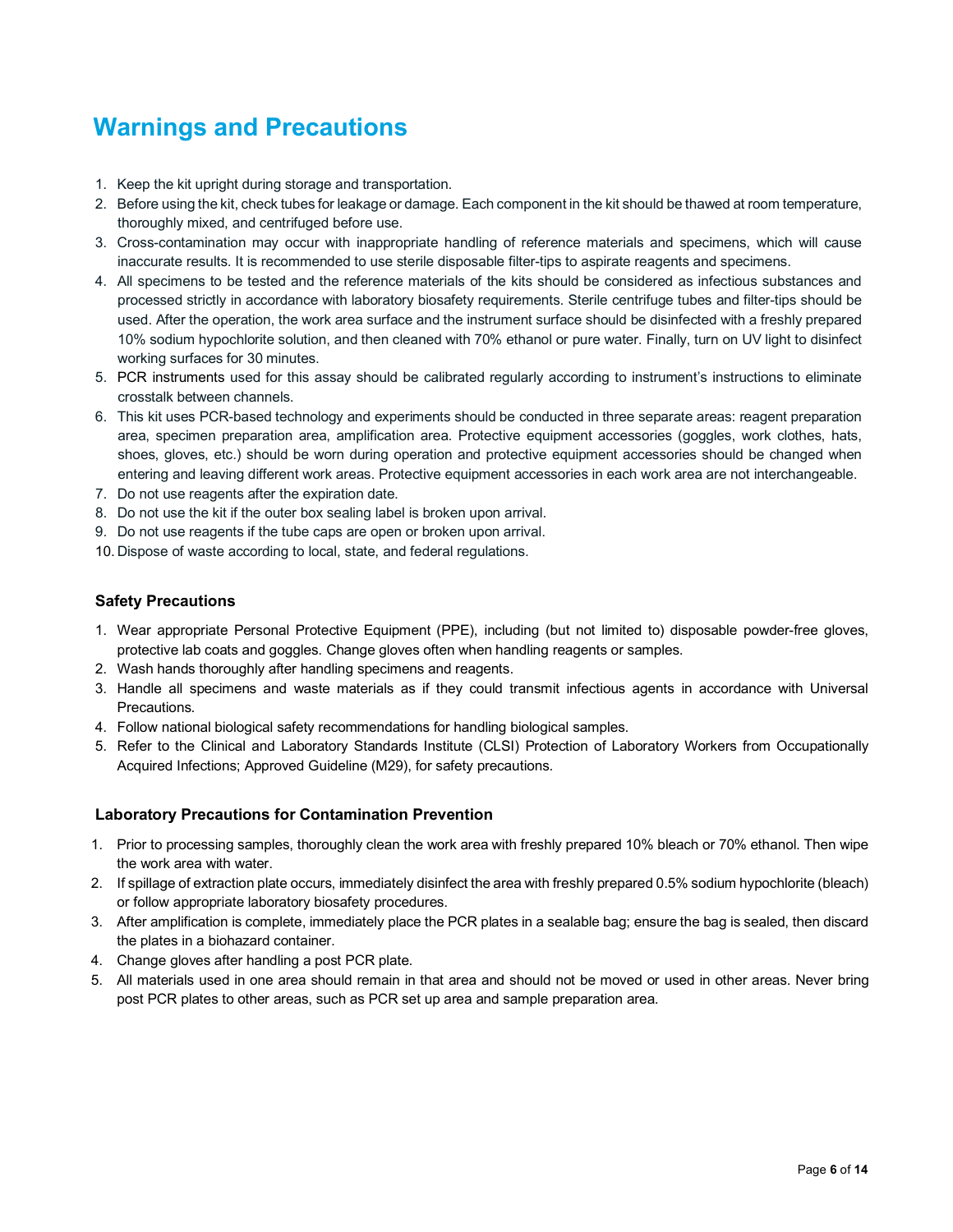# **Assay Procedure**

#### <span id="page-6-0"></span>**Nucleic Acid Extraction from DBS samples**

- 1. In a skirted PCR 96-well plate, punch one 3.2 mm dried blood spot punch from NeoMDx cCMV Kit Control DBS, then samples into a skirted PCR plate. The following plate map is recommended:
	- a. A1: no DBS
	- b. A2: C1
	- c. A3: C2
	- d. A4: C3
	- e. A5-H12: Samples

Note: 2x 3.2 mm DBS punches can be used for samples. If so, 65 µL NeoMDx Elution solution is used in final elution step.

- 2. Add 80 µL of NeoMDx Elution Solution per well to wash the DBS samples. Incubate for 3 min on INHECO Thermoshake thermal shaker at 25°C, shaking at 1000 rpm. Discard the solution.
- **3.** Set the temperature on INHECO® Thermoshake to 70°C and start 10 min timer. **Note: Do not remove the plate from the shaker.**
- 4. After 10 min, add 50 µL NeoMDx Elution Solution per well. Incubate at 70°C, shaking at 1000 rpm for 20 min (**Note: if use 2 punches of 3.2 mm DBS samples, 65 µL Elution Solution is required**).
- 5. The extracted samples are ready for PCR. Store the extracted samples at 4°C for up to 48 h, or -20°C up to 1 month.

#### <span id="page-6-1"></span>**PCR Setup and Amplification**

#### **Setup PCR Manually for 15 µL PCR Reactions on 96-Well or 384-Well Instrument with FAM™, Cy5 Channels**

- 1. Vortex NeoMDx cCMV PCR Reagent 1 and NeoMDx cCMV PCR Reagent 2 for 3x5 seconds and centrifuge briefly to collect in bottom of the tube.
- 2. Prepare PCR mix in Reagent Preparation Area according to Table 4. It is recommended to prepare 110% of the calculated amount of PCR mix to account for pipetting carryovers.

**TABLE 4: PCR REAGENT MIX FORMULATION**

| <b>Component</b>          | <b>Volume/ test</b> | <b>Volume for N Samples and Kit Controls</b> | 110% of volume              |
|---------------------------|---------------------|----------------------------------------------|-----------------------------|
| NeoMDx cCMV PCR Reagent 1 | $2.5 \mu L$         | $2.5 x (n + 4)$ µL                           | $2.75 \times (n + 4) \mu L$ |
| NeoMDx cCMV PCR Reagent 2 | $2.5 \mu L$         | $2.5 x (n + 4)$ µL                           | $2.75 \times (n + 4) \mu L$ |

- 3. Vortex the prepared PCR mix 3x5 seconds to ensure it is fully mixed, then centrifuge briefly to collect in the bottom of the tube.
- 4. Pipette 5 μL into each well of a 96-well or 384-well PCR plate.
- 5. Add 10 μL of extracted nucleic acid samples into assigned wells containing PCR mix.
- 6. Seal the PCR plate with an appropriate film.
- 7. Vortex plate for 10-20 seconds, and centrifuge for 5 minutes at 350x g.

#### **Amplification**

- 1. Set up and run the PCR instrument according to the instrument reference guide. **Note:** Some instruments may by default use ROX as passive reference. Make sure to select "ROX" as passive reference.
- 2. Set the thermal cycling conditions per Table 5.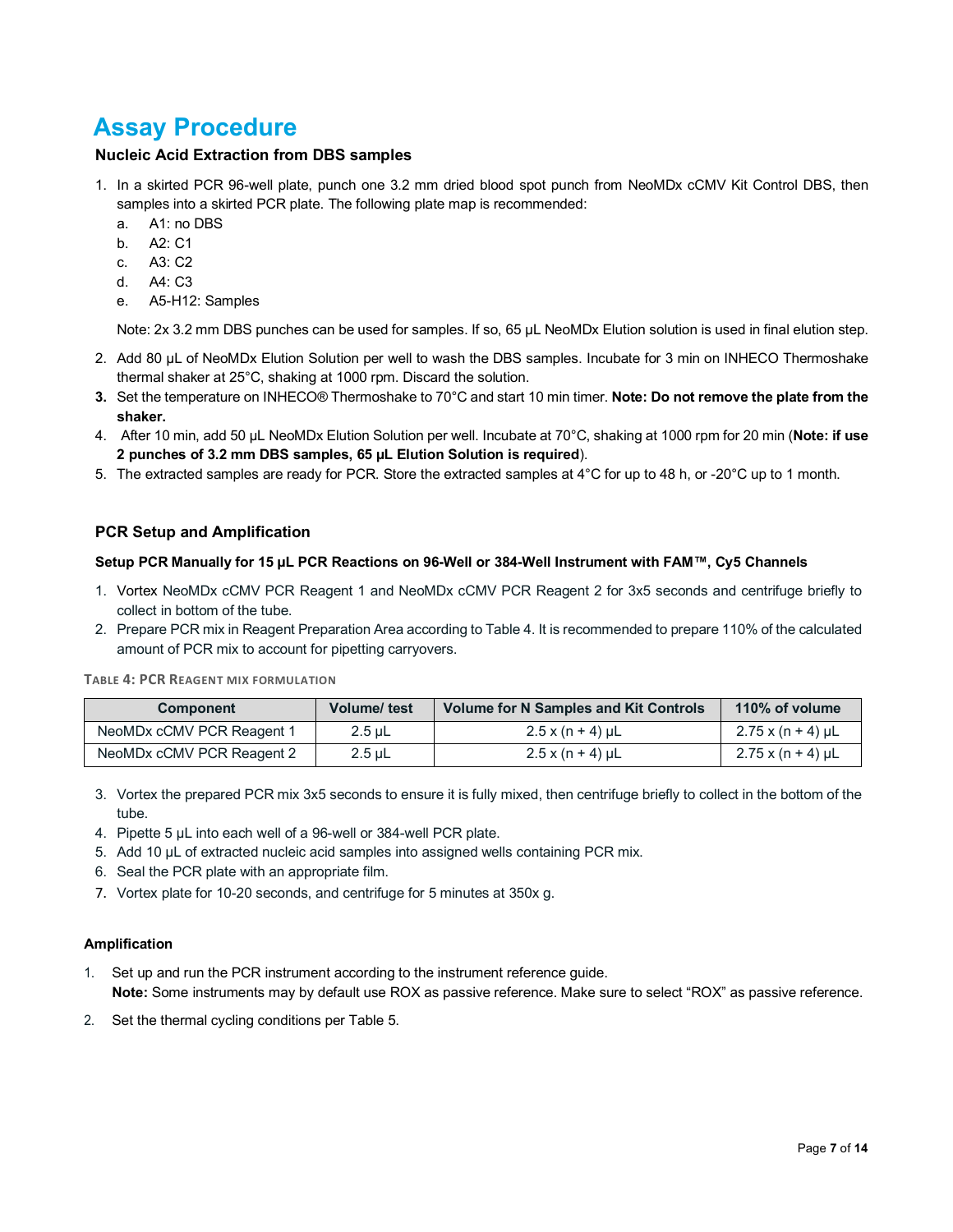|  |  |  |  | <b>TABLE 5: PCR THERMAL CYCLING PROGRAM</b> |
|--|--|--|--|---------------------------------------------|
|--|--|--|--|---------------------------------------------|

| <b>Step</b> | <b>Temperature</b> | <b>Time</b> | <b>Number of</b><br><b>Cycles</b> |
|-------------|--------------------|-------------|-----------------------------------|
|             | $37^{\circ}$ C     | 2 minutes   |                                   |
| 2           | $94^{\circ}$ C     | 10 minutes  |                                   |
|             | $93^{\circ}$ C     | 10 seconds  |                                   |
| 3           | $60^{\circ}$ C*    | 30 seconds  | 40                                |
|             | $69^{\circ}$ C     | 40 seconds  |                                   |

*\* Collect fluorescence signal during the final 60°C step.*

3. Make sure the reaction volume setting is correct (15 μL).

#### 4. Fluorophore settings

For instruments with FAM™, Cy5 Channels, select the fluorophore setting per Table 6.

**TABLE 6: FLUOROPHORE ASSIGNMENTS**

| <b>Target Name or Detector</b> | <b>Channel</b>  |
|--------------------------------|-----------------|
| <b>CMV</b>                     | <b>FAM</b>      |
| RPP30                          | Cv <sub>5</sub> |

For qTower<sup>3</sup> and qTower<sup>3</sup> 84, Activate the measurement detectors as shown in Table 7. The passive reference (Pass. Ref.) cells/column must be left empty.

**TABLE 7: QTOWER COLOR COMPENSATION SCHEME**

| Pos. | <b>Channel</b>   | <b>Dye</b>      | Gain | <b>Measurement</b> |
|------|------------------|-----------------|------|--------------------|
|      | <b>Blue</b>      | <b>FAM</b>      | 5    |                    |
| 2    | Green            | <b>JOE</b>      | 5    |                    |
| 3    | Yellow           | HEX_3           | 5    |                    |
|      | Orange           | <b>ROX</b>      | 5    |                    |
| 5    | Red              | Cy <sub>5</sub> | 5    |                    |
| 6    | NIR <sub>1</sub> | Cy5.5           | 5    |                    |

• **Color compensation: Standard 1** 

**Note:** all six Pos. and Channel options must be activated in Edit color modules before opening any new project files (on software main page, click Extras>Edit color modules). Otherwise, corresponding Pos. and Channel options may not show up in Scan setting.

5. Double check all settings and start the run.

# <span id="page-7-0"></span>**Interpretation of Results**

#### **Baseline and threshold setting for ABI 7500 Standard, ABI 7500 Fast Dx, QuantStudioTM 3 and QuantStudioTM 5, QuantStudio Dx, QuantStudioTM 7 Flex, CFXTM 96, CFXTM 384 systems**

After the run completion, save and analyze the data according to PCR instrument instructions.

1. Set baseline for each target:

The horizontal part of the baseline is used for the baseline range, which normally starts from 3-5 cycles and ends at 15-20 cycles. Baseline setting is normally automatically done by instrument. Manual baseline 3-15 is recommended as a general setting.

2. Set threshold for each target:

Thresholds should be adjusted to fall within exponential phase of the fluorescence curves and above any background signal (refer to the background signal of true negative samples). The threshold value for different instruments varies due to different signal intensities. An example from QuantStudio7™ Flex is provided below in Figure 1.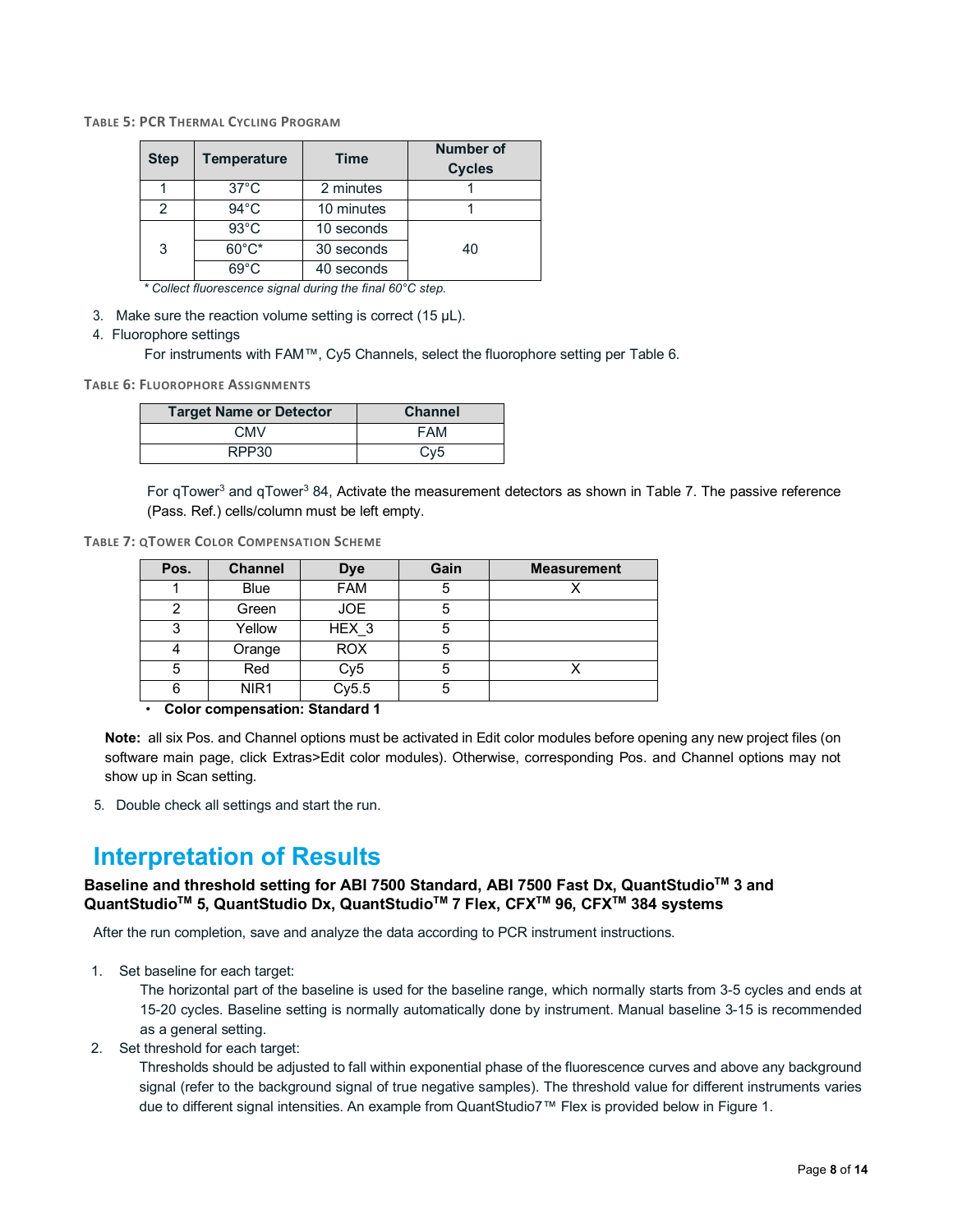

**FIGURE 1: POSITIVE CONTROL (C3) AND NEGATIVE CONTROL WITH APPROPRIATE THRESHOLDS ON QUANTSTUDIO7™ FLEX SYSTEM**

3. Interpret the results based on the **Ct Cutoff** and **Result Interpretation for test samples** tables below.

#### <span id="page-8-0"></span>**Baseline and threshold setting for Eonis Q and qTower Systems**

- 1. After the run completion, save and analyze the data according to PCR instrument instructions.
- 2. Under Settings tab, for color compensation configuration, select "Standard 1."
- 3. Under Monitoring tab, click "Calculate Ct," the view shown in Figure 2 will show up.

| Settings                | <b>Monitoring</b> | Analysis | -9 | Documentation |  |
|-------------------------|-------------------|----------|----|---------------|--|
| <b>Measurement (Ct)</b> |                   |          |    |               |  |
| Threshold: 7            |                   | Data     |    |               |  |

**FIGURE 2: MONITORING TAB VIEW**

4. Set baseline for each target:

In most of the cases, the default baseline can be used. To adjust baseline, click the Display Options Icon: The default setting is "Sample specific crop first cycles", which is good for most of the cases. The default is 5, which can be adjusted, for example 10 or 15 to minimize background noises in some cases as shown in Figure 3. To set up different baseline, click "For all samples", from cycle X (default 3) to Y (default 15) as the following window. To switch back to the default setting, click "Sample specific Crop first cycles".

| Smoothing                                | Scaling             |
|------------------------------------------|---------------------|
| Onone                                    | $\circ$ linear      |
| $\circ$ 5 $\vee$ Points                  | Ologarithmic        |
| Baseline correction                      |                     |
| ○ For all samples                        |                     |
|                                          |                     |
| From cyde:<br>베<br>l3<br>Sample specific | To cyde:<br>H<br>15 |
| Crop first cycles:<br>۰<br>l5            |                     |
|                                          |                     |
| Filter<br>Intensity:                     | Cancel noise        |

**FIGURE 3: DISPLAY OPTIONS MENU**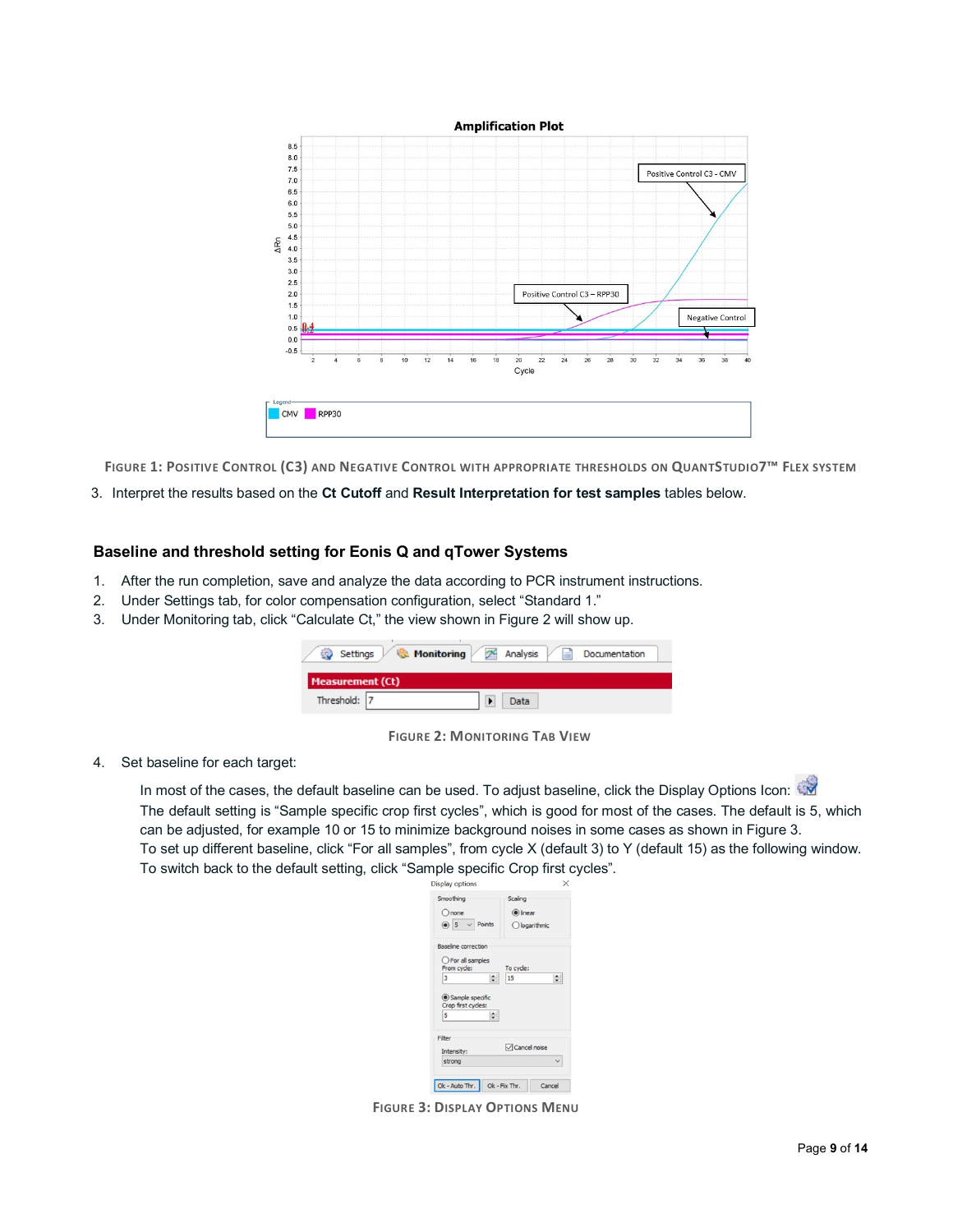#### 5. Set threshold for each target:

Under Monitoring tab, view the threshold values under "linear" scaling (showed in above figure) for each target. Thresholds should be adjusted to fall within exponential phase of the fluorescence curves and above any background signal. The threshold value for different instruments varies due to different signal intensities. It is recommended to setup threshold manually instead of default settings. For manual threshold setup, either move threshold bar up and down, or manually input threshold number to the "Threshold" window, shown in Figure 4. It is recommended to set the threshold in the range of 5-15 in general.



**FIGURE 4: THRESHOLD SETTING**

6. Interpret the results based on the Ct Cutoff (Table 8) and Result Interpretation (Table 9) tables.

#### <span id="page-9-0"></span>**Quality Control**

The provided kit controls (C1, C2, and C3) monitor the reliability of the results for the entire batch of specimens. All test controls should be examined prior to interpretation of results. The controls should meet the requirements listed in the below table to ensure valid results. If the controls are not valid, the results cannot be interpreted.

1. **Negative Control**: A "no template" (negative) control is needed to monitor reagent and/or environment contamination. One PCR plate should include one Negative Control, which go through sample extraction and PCR entire process. A blank well (no DBS punch) is used a NTC, for example, position A1.

The Ct requirements are listed in the following table. If one of the targets fails the Ct requirements, the negative control is invalid.

2. **Kit controls (C1, C2, C3)**: DBS samples with defined amounts of plasmids.

C1 is an analyte-negative control containing RPP30 plasmid but no CMV plasmid.

C2 is analyte-positive control which has low level CMV plasmid and same level of RPP30 plasmid as C1.

C3 is analyte-positive control which has high level CMV plasmid and same level of RPP30 plasmid as C1.

3. **Endogenous internal control (reference gene)**: Each sample has extracted DNA with RPP30 DNA. It serves as internal control to monitor the overall process of sample extraction and PCR amplification.

#### <span id="page-9-1"></span>**Ct cutoff and result interpretation**

The Ct specifications are listed in Table 8. To be deemed detected, the Ct value should within the Ct Cutoff after the baseline and thresholds have been set. To have a valid PCR plate run, the following must be met:

- a. Negative Control has no detectable CMV or RPP30
- b. C1 has no detectable CMV, but does have RPP30
- c. C2 has both detectable CMV and RPP30
- d. C3 has both detectable CMV and RPP30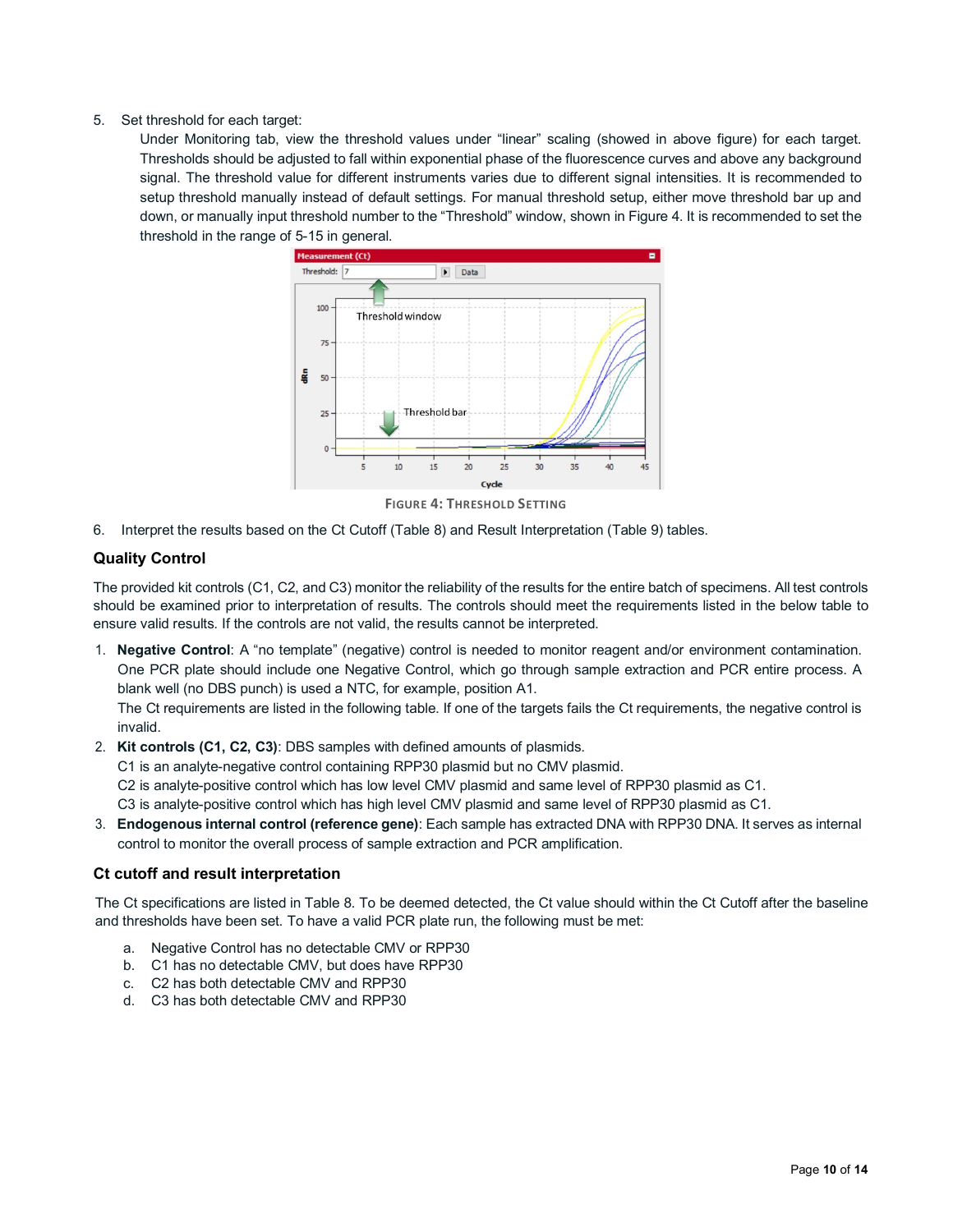#### **TABLE 8: CT CUTOFF**

| Control/sample name    | Сt              |                    |  |  |  |  |  |
|------------------------|-----------------|--------------------|--|--|--|--|--|
|                        | CMV (FAM)       | <b>RPP30 (Cy5)</b> |  |  |  |  |  |
| Negative control (NTC) | Undet or $> 40$ | > 30               |  |  |  |  |  |
| C1                     | Undet or $> 40$ | [20, 24]           |  |  |  |  |  |
| C2                     | [32, 36]        | [20, 24]           |  |  |  |  |  |
| C3                     | [27, 31]        | [20, 24]           |  |  |  |  |  |
| Test sample            | $\leq 40$       | $\leq 30$          |  |  |  |  |  |

Undet: Undetermined.

The specification is defined based on QuantStudio<sup>TM</sup> 7 Flex with the analysis settings as: baseline (3-15), FAM threshold = 0.4, Cy5 threshold = 0.2. It is subjected to change for different real-time PCR instruments (supplier, brand, etc.)

#### <span id="page-10-0"></span>**Results interpretation for Test samples**

Once the plate has been deemed valid by proper control, the results of additional DBS samples on the plate can be interpreted qualitatively per Table 9.

**TABLE 9: RESULTS INTERPRETATION**

| FAM (CMV) | <b>Cy5 (RPP30)</b> | <b>Result interpretation</b>                                                                                                                                               |
|-----------|--------------------|----------------------------------------------------------------------------------------------------------------------------------------------------------------------------|
| N         | N                  | Invalid. Sample needs to be re-tested by repeat PCR if there is<br>sufficient extracted DNA. Otherwise, sample needs to be re-tested by<br>re-extraction or re-collection. |
|           | Y/N                | CMV detected.                                                                                                                                                              |
|           |                    | CMV not detected.                                                                                                                                                          |

Y: detected based on Ct cutoff; N: not detected based on Ct cutoff.

# <span id="page-10-1"></span>**Kit Limitations**

- 1. This kit is used for qualitative detection of CMV DNA.
- 2. The specimens to be tested shall be processed and stored in accordance with the conditions specified in the instructions. Inappropriate specimen preparation and operation may lead to inaccurate results.
- 3. DNA extraction methods other than that listed in the Assay Procedure have not been evaluated. Users should verify any other extraction methods before using them with the NeoMDx cCMV PCR Reagent Kit.
- 4. The limit of detection (LoD) is determined based on a 95% confidence of detection. When viral target presents at or above the LoD concentration in the test specimen, there will be a low probability that viral target is not detected. When viral target presents below the LoD concentration in the test specimen, there will also be certain probability that viral target can be detected.
- 5. Primers and probes for this kit target highly conserved regions within the genome of CMV. Mutations occurred in these conserved regions (although rare) may result in DNA being undetectable.
- 6. This kit uses an UNG/dUTP PCR products carryover prevention system which can prevent contamination caused by PCR products. However, in the actual operation process, the amplicon contamination can be avoided only by strictly following the instructions of PCR laboratories.
- 7. This kit was not tested for all known/unknown cross-reactants i.e., some fungi, bacteria and virus.
- <span id="page-10-2"></span>8. The impacts of vaccines, antiviral therapeutics, antibiotics, chemotherapeutics or immunosuppressant drugs have not been evaluated.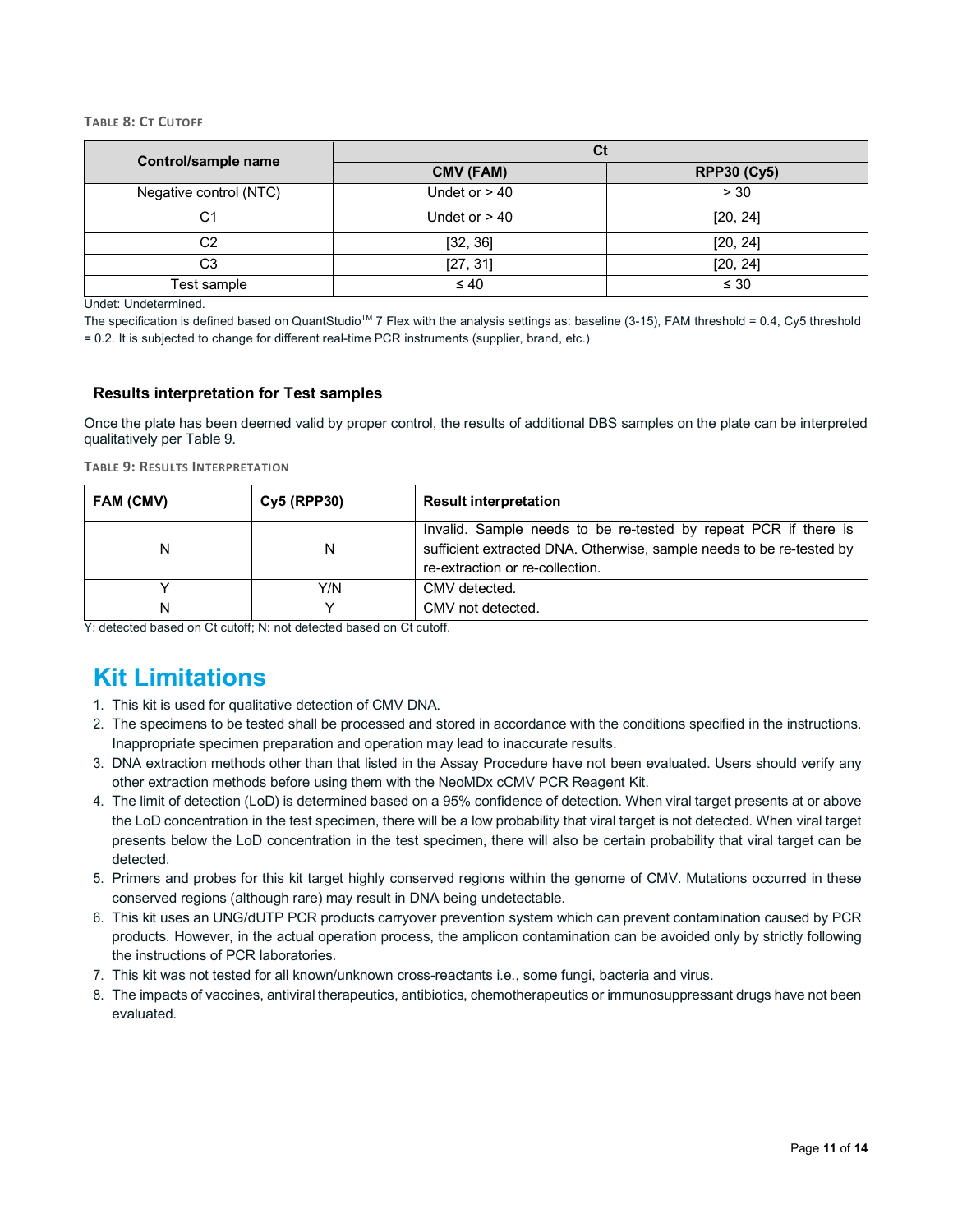# **Assay Performance**

#### <span id="page-11-0"></span>**Limit of Detection (LoD)**

Analytical sensitivity of the NeoMDx cCMV PCR Reagent Kit was verified by DBS samples. The samples were prepared with CMV Verification Panel from Exact Diagnostics (SKU: CMVP100). The verification panel was diluted with whole blood sample as 1:3 ratio and spiked on the filter paper. One 3.2 mm DBS punch was used for verification with 50 µL Elution Solution with 6 µL qPCR input. The detection sensitivity is 10 IU/µL with 20/20 hit on QuantStudio™ 7 Flex.

| Concentration of CMV in DBS from EDX Plasma spike (IU/µL) |                          | <b>CMV</b>               |    |       | RPP30          |    |  |  |
|-----------------------------------------------------------|--------------------------|--------------------------|----|-------|----------------|----|--|--|
|                                                           | <b>Mean</b>              | <b>Std Dev</b>           | N  | Mean  | <b>Std Dev</b> | N  |  |  |
| 1000                                                      | 30.18                    | 0.235                    | 3  | 25.79 | 0.055          | 3  |  |  |
| 100                                                       | 33.47                    | 0.367                    | 3  | 25.35 | 0.224          | 3  |  |  |
| 10                                                        | 36.73                    | 0.647                    | 3  | 25.14 | 0.151          | 3  |  |  |
| 1                                                         | $\overline{\phantom{a}}$ | ٠                        | 0  | 24.99 | 0.121          | 3  |  |  |
| 0.1                                                       | $\overline{\phantom{a}}$ | ٠                        | 0  | 26.62 | 0.237          | 3  |  |  |
| $\mathbf 0$                                               | $\blacksquare$           | $\overline{\phantom{a}}$ | 0  | 25.43 | 0.421          | 3  |  |  |
| Follow-up                                                 |                          |                          |    |       |                |    |  |  |
| 10                                                        | 36.81                    | 0.628                    | 20 | 25.22 | 0.281          | 20 |  |  |
|                                                           |                          |                          |    |       |                |    |  |  |

**TABLE 10: LOD DATA WITH CONTRIVED PANEL OF EXACT DIAGNOSTICS (EDX) DBS**

#### <span id="page-11-1"></span>**Scientific study**

The NeoMDx cCMV PCR Reagent Kit was further verified by DBS samples. There were two sets of samples run in addition to the controls. One set was prepared with CMV Verification Panel from Exact Diagnostics (SKU: CMVP100). This verification panel was diluted with whole blood sample as 1:1 ratio and spiked on the filter paper. The second set of samples were the CMV panel from QCMD (Quality control for molecular diagnostics by Randox, Cat# QAV064127). For these verification and proficiency panel sets, two schemes were run. For the extraction step, one scheme was 1x 3.2 mm DBS punch with 50 µL NeoMDx Elution Solution, while the other scheme was 2x 3.2 mm DBS punches with 65 µL NeoMDx Elution Solution. The qPCR step was run as a 6 µL input. This data is shown in Table 11 and illustrates the ability for the detection of CMV and for 2x 3.2 mm, 65 µL elution to reach 100% of the proficiency panel's CMV + DBS as well as reaching the 5000-15000 IU/mL in the DBS.

**TABLE 11: PANEL TEST WITH 1X 3.2 MM DBS, 50 µL ELUTION VERSUS 2X 3.2 MM DBS, 65 µL ELUTION**

| Panel (IU/mL)  | <b>CMV</b>     | <b>CMV</b>               |                          |                |                          |                          |                | <b>RPP30</b> |                          |                |       |                      |              |  |
|----------------|----------------|--------------------------|--------------------------|----------------|--------------------------|--------------------------|----------------|--------------|--------------------------|----------------|-------|----------------------|--------------|--|
|                | $+/-$          | 1x DBS, 50 µL            |                          | 2x DBS, 65 µL  |                          |                          | 1x DBS, 50 µL  |              |                          | 2x DBS, 65 µL  |       |                      |              |  |
|                |                | Mean                     | Std<br>Dev               | N              | Mean                     | <b>Std</b><br>Dev        | N              | Mean         | <b>Std</b><br>Dev        | N              | Mean  | Std<br>Dev           | N            |  |
| C1             | $\blacksquare$ | ۰                        | $\overline{\phantom{a}}$ | 0              |                          | $\overline{\phantom{a}}$ | 0              | 21.10        | 0.502                    | $\overline{2}$ | 20.79 | 0.219                | 2            |  |
| C <sub>2</sub> | $+$            | 32.27                    | 0.453                    | $\overline{2}$ | 32.41                    | 0.962                    | $\overline{2}$ | 20.97        | 0.891                    | $\overline{2}$ | 20.75 | 0.332                | 2            |  |
| C <sub>3</sub> | $+$            | 27.93                    | 0.566                    | $\overline{2}$ | 28.00                    | 0.714                    | $\overline{2}$ | 20.88        | 0.707                    | $\overline{2}$ | 20.49 | 0.191                | 2            |  |
| 50000          | $\ddot{}$      | 31.71                    | $\blacksquare$           | 1              | 32.58                    | $\overline{\phantom{a}}$ | $\mathbf{1}$   | 24.89        | $\overline{\phantom{a}}$ | $\mathbf{1}$   | 24.23 | ä,                   | 1            |  |
| 15000          | $+$            | 34.00                    | $\overline{\phantom{a}}$ | 1              | 33.38                    | $\overline{\phantom{a}}$ | $\mathbf{1}$   | 24.51        | $\qquad \qquad -$        | $\mathbf{1}$   | 24.81 | ٠                    | 1            |  |
| 5000           | $\ddot{}$      | ٠                        | $\overline{\phantom{a}}$ | 0              | 35.31                    | $\overline{\phantom{a}}$ | 1              | 25.38        | ٠                        | $\mathbf{1}$   | 24.78 | ٠                    | 1            |  |
| 1500           | $\ddot{}$      | $\overline{\phantom{a}}$ | $\overline{\phantom{a}}$ | 0              | $\overline{\phantom{a}}$ | $\overline{\phantom{a}}$ | $\mathbf 0$    | 25.21        | ٠                        | $\mathbf{1}$   | 25.19 | ٠                    | 1            |  |
| 500            | $\ddot{}$      | $\overline{\phantom{a}}$ | $\overline{\phantom{a}}$ | 0              | $\blacksquare$           | $\overline{\phantom{a}}$ | 0              | 24.72        | $\qquad \qquad -$        | $\mathbf{1}$   | 24.65 | ٠                    | 1            |  |
| 150            | $\ddot{}$      | $\blacksquare$           | $\overline{\phantom{a}}$ | 0              | $\blacksquare$           |                          | 0              | 25.3         | ٠                        | $\mathbf{1}$   | 25.06 | $\blacksquare$       | 1            |  |
| 50             | $\ddot{}$      | ۰                        | $\overline{\phantom{a}}$ | 0              | $\blacksquare$           |                          | 0              | 24.78        | ۰                        | $\mathbf{1}$   | 24.91 | ٠                    | 1            |  |
| 15             | $\ddot{}$      | $\blacksquare$           | $\overline{\phantom{a}}$ | 0              | $\overline{a}$           |                          | $\mathbf 0$    | 25.39        | ä,                       | 1              | 25.10 | $\ddot{\phantom{1}}$ | $\mathbf{1}$ |  |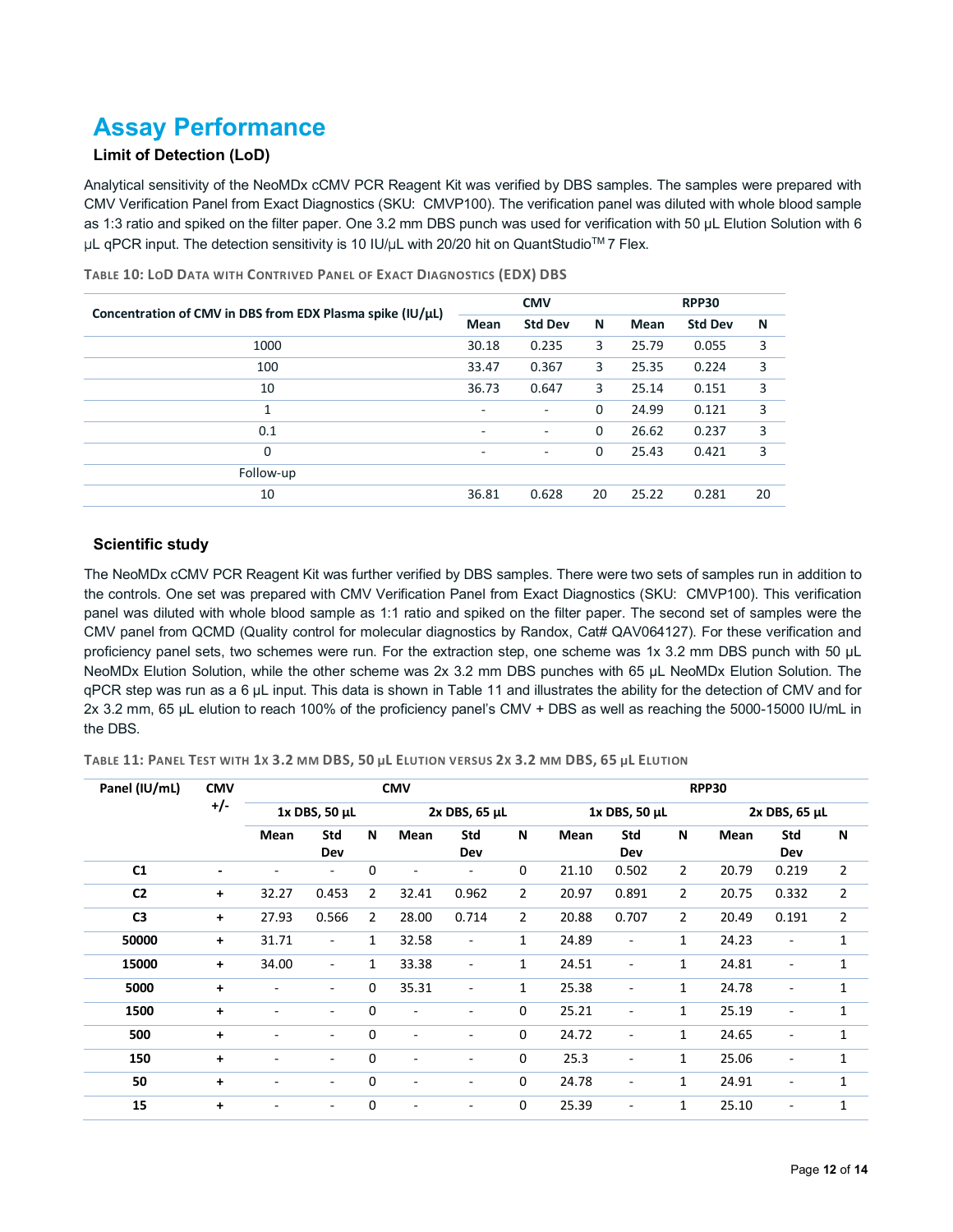| $\mathbf 0$         | ٠                        | $\sim$                   | $\sim$                   | $\Omega$ | $\overline{\phantom{a}}$ | $\overline{\phantom{a}}$ | 0            | 25.56 | $\overline{\phantom{a}}$ | 1            | 25.49 | $\overline{\phantom{a}}$ | $\mathbf{1}$ |
|---------------------|--------------------------|--------------------------|--------------------------|----------|--------------------------|--------------------------|--------------|-------|--------------------------|--------------|-------|--------------------------|--------------|
| <b>CMVDBS205-01</b> | $\ddot{}$                | 32.24                    | $\overline{\phantom{a}}$ | 1        | 32.48                    | $\overline{\phantom{0}}$ | 1            | 23.59 | $\overline{\phantom{a}}$ | 1            | 23.36 | $\overline{\phantom{a}}$ | 1            |
| <b>CMVDBS205-02</b> | $\ddot{}$                | $\overline{\phantom{a}}$ | $\overline{\phantom{a}}$ | 0        | 32.54                    | ٠                        | 1            | 23.79 | ٠                        | 1            | 22.79 | $\overline{\phantom{0}}$ | $\mathbf{1}$ |
| <b>CMVDBS205-03</b> | $\overline{\phantom{a}}$ | $\sim$                   | $\sim$                   | $\Omega$ | $\overline{\phantom{a}}$ | $\overline{\phantom{a}}$ | $\mathbf{0}$ | 23.56 | ٠                        | $\mathbf{1}$ | 23.08 | $\overline{\phantom{a}}$ | $\mathbf{1}$ |
| <b>CMVDBS205-04</b> | $\ddot{}$                | 35.45                    | $\sim$                   | 1        | 32.59                    | -                        | $\mathbf{1}$ | 23.65 | ٠                        | 1            | 22.69 | $\overline{\phantom{a}}$ | $\mathbf{1}$ |
| <b>CMVDBS205-05</b> | $\ddot{}$                | $\overline{\phantom{a}}$ | $\sim$                   | 0        | 33.94                    | $\sim$                   | $\mathbf{1}$ | 23.58 | $\blacksquare$           | 1            | 22.92 | ۰                        | 1            |
| <b>CMVDBS205-06</b> | $\ddot{}$                | 33.81                    | $\overline{\phantom{a}}$ | 1        | 33.98                    | ٠                        | 1            | 23.57 | $\overline{\phantom{0}}$ | 1            | 22.97 | $\overline{\phantom{0}}$ | $\mathbf{1}$ |
| <b>CMVDBS205-07</b> | $\ddot{}$                | $\sim$                   | $\overline{\phantom{0}}$ | 0        | 35.83                    | ۰                        | 1            | 23.64 | $\overline{\phantom{a}}$ | 1            | 23.35 | ٠                        | $\mathbf{1}$ |
| <b>CMVDBS205-08</b> | $\ddot{}$                | 33.4                     | $\overline{\phantom{a}}$ | 1        | 34.33                    | ٠                        | 1            | 23.87 | $\overline{\phantom{a}}$ | 1            | 22.99 | $\overline{\phantom{a}}$ | 1            |

Additionally, more samples were run with the 2x 3.2 mm DBS punch and 65 µL elution scheme and 10 µL qPCR sample input with the same proficiency and verification panels as well as 180 CMV negative DBS samples. Out of the 276 Proficiency Panel Samples and DBS Samples, there were 80 true positive, 0 false positive, 192 true negative, and 4 false negative as illustrated in Table 12. This results in an accuracy of 98.6%, positive predictive value of 100%, analytical specificity of 100% and analytical sensitivity of 95.2%. This increased qPCR sample input of 10 µL in Table 12, as opposed to 6 µL sample input of Table 11 shows robust sensitivity at 5000 IU/mL with the ability to detect down to 500 IU/mL. Table 11 and 12 results were collected on a LightCycler® 96 qPCR instrument.

**TABLE 12: PROFICIENCY AND ANALYTICAL PANEL RESULTS**

<span id="page-12-0"></span>

| Sample Type       | <b>CMV Call</b> | Sample ID         | <b>Viral Loads</b>  |                          | CMV (FAM)                |                |       | <b>RPP30 (Cy5)</b> |     |
|-------------------|-----------------|-------------------|---------------------|--------------------------|--------------------------|----------------|-------|--------------------|-----|
|                   |                 |                   |                     | Mean                     | <b>Std Dev</b>           | N              | Mean  | <b>Std Dev</b>     | N   |
| Control           | Control         | Kit control C1    | $\Omega$            |                          |                          | $\Omega$       | 20.24 | 0.969              | 12  |
|                   |                 | Kit control C2    | low control         | 33.25                    | 0.375                    | 12             | 20.19 | 1.054              | 12  |
|                   |                 | Kit control C3    | high control        | 28.45                    | 0.379                    | 12             | 19.72 | 1.052              | 12  |
|                   |                 | <b>NTC</b>        | 0                   | $\blacksquare$           | $\blacksquare$           | 0              | ÷,    |                    | 0   |
| <b>DBS</b> Sample | Negative        | <b>DBS</b> Sample | Negative            | $\overline{\phantom{a}}$ | $\overline{\phantom{a}}$ | 0              | 23.00 | 1.222              | 180 |
| Proficiency       | Negative        | CMVDBS20S-03      | <b>CMV Negative</b> | $\blacksquare$           |                          | 0              | 22.97 | 0.928              | 12  |
| Panel             | Positive        | CMVDBS20S-01      | <b>CMV (AD169)</b>  | 33.72                    | 0.468                    | 12             | 22.84 | 0.794              | 12  |
|                   |                 | CMVDBS20S-02      | CMV test            | 35.75                    | 3.132                    | 12             | 23.13 | 0.909              | 12  |
|                   |                 | CMVDBS20S-04      | <b>CMV (AD169)</b>  | 35.95                    | 0.676                    | 10             | 23.11 | 0.997              | 12  |
|                   |                 | CMVDBS20S-05      | CMV test            | 37.28                    | 0.498                    | 10             | 23.12 | 1.093              | 12  |
|                   |                 | CMVDBS20S-06      | <b>CMV (AD169)</b>  | 36.51                    | 0.778                    | 12             | 22.96 | 0.839              | 12  |
|                   |                 | CMVDBS20S-07      | CMV test            | 36.68                    | 1.132                    | 12             | 22.97 | 0.978              | 12  |
|                   |                 | CMVDBS20S-08      | <b>CMV (AD169)</b>  | 34.93                    | 0.582                    | 12             | 22.96 | 0.843              | 12  |
| Verification      | Negative        | CMVAQP02-S09      | 0 I U/mL            | $\overline{\phantom{a}}$ | $\overline{\phantom{a}}$ | $\Omega$       | 23.89 | 1.856              | 12  |
| Panel             | Positive        | CMVAQP02-S01      | 50000 IU/mL         | 31.65                    | 0.399                    | 12             | 24.57 | 1.168              | 12  |
|                   |                 | CMVAQP02-S02      | 15000 IU/mL         | 33.19                    | 0.666                    | 12             | 24.26 | 1.116              | 12  |
|                   |                 | CMVAQP02-S03      | 5000 IU/mL          | 35.20                    | 0.770                    | 12             | 24.02 | 1.612              | 12  |
|                   |                 | CMVAQP02-S04      | 1500 IU/mL          | 34.92                    | 0.803                    | 6              | 23.95 | 1.637              | 12  |
|                   |                 | CMVAQP02-S05      | 500 IU/mL           | 35.84                    | 0.057                    | $\overline{2}$ | 24.11 | 1.597              | 12  |
|                   |                 | CMVAQP02-S06      | 150 IU/mL           |                          |                          | 0              | 24.64 | 1.729              | 12  |
|                   |                 | CMVAQP02-S07      | 50 IU/mL            | $\overline{\phantom{a}}$ | $\blacksquare$           | 0              | 23.71 | 1.293              | 12  |
|                   |                 | CMVAQP02-S08      | 15 IU/mL            | $\overline{\phantom{a}}$ | $\overline{\phantom{a}}$ | 0              | 24.35 | 1.737              | 12  |